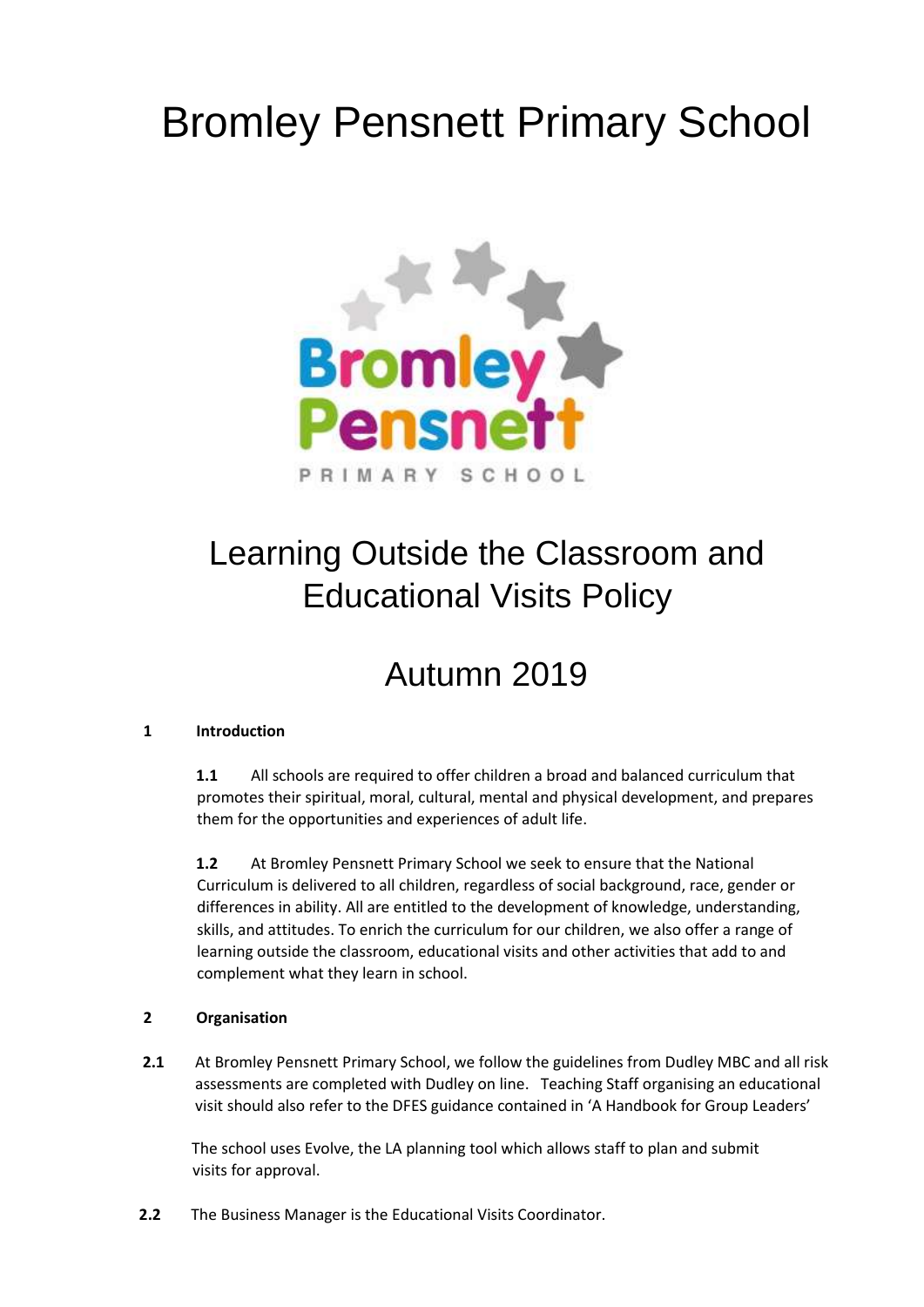**2.3** The National Curriculum defines what we teach the children in school. This is the basis for each class's programme of learning for each school year. In addition teachers and governors agree the corresponding programme of visits and activities at the beginning of each academic year.

**2.4** Within each class' programme of work the teachers plan educational visits and activities that support the children's learning. We give details of these visits and activities to parents at the beginning of each school year in our School Diary. We plan other activities as the school year progresses, and inform parents of these in due course.

*2.5 Visits and activities usually take place within the school day, and the governing body approves all such visits in advance. We follow the Local Authority's guidelines relating to health and* safety, and we ask parents to give written consent for their child to take part in any activity that takes children off the school site. If we do not receive this written permission, the child will be unable to participate. When joining the school, each parent is asked to sign a document giving permission for their child to take part in activities within the local area during their time at the school.

#### **3 Charging for school activities**

**3.1** All education during school hours is free. We do not charge for any activity undertaken as part of the National Curriculum. There are some circumstances when the school can make a charge for certain activities. The governing body has a 'Charging and Remissions' policy that details the full range of activities where a charge can be made. A copy of this is available from the school office and on our website.

#### **4 Curriculum links**

**4.1** All Learning outside the classroom, educational visits and activities support and enrich the work we do inside the school. There are also a number of people who visit the school to support our work. Some visits relate directly to areas of learning for individual classes, whilst others relate to all our children.

**4.2** For each subject in the curriculum there is a corresponding programme of activities which includes visits by specialists. All these activities are in line with guidance published by the Local Authority and may include:

- English/Literacy theatre visits, visits by authors, poets and theatre groups;
- Science use of the school grounds, visits by speakers;
- Mathematics use of shape and number trails in the local environment;
- History castle visits, study of local housing, local museums;
- Geography use of the locality for fieldwork, village trails;
- Art and Design art gallery visits, use of the locality;
- PE –Cluster and other sports activities, extra-curricular activities, visits by specialist coaches;
- Music range of specialist music teaching, extra-curricular activities, Music School, concerts for parents to hear;
- Design and Technology visits to local factories/design centres;  $\overline{\Psi}$ CT its use in local shops/libraries/secondary schools etc; IRE – visits to local centres of worship, visits by local clergy.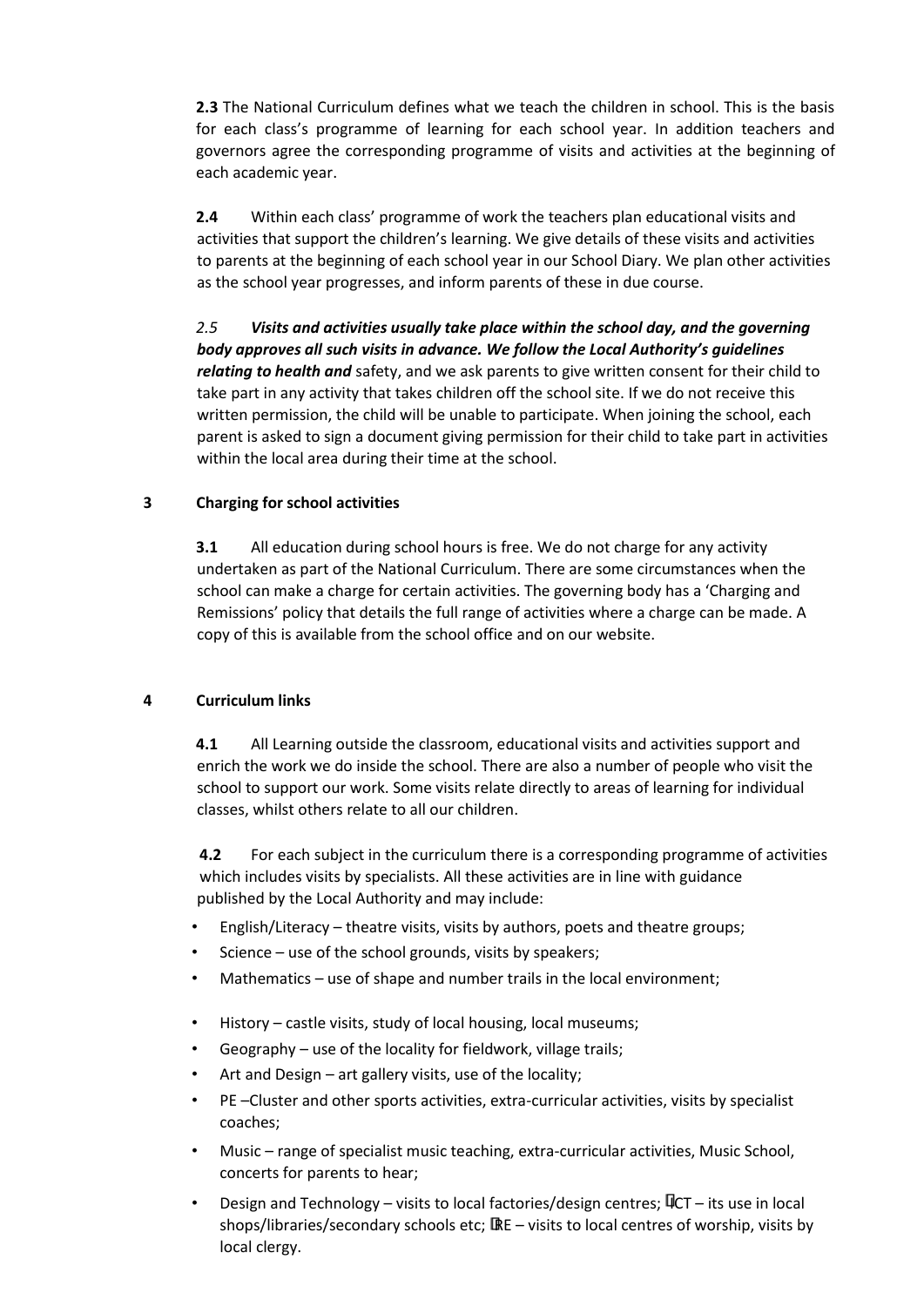**4.3** We also have regular visits from our neighbourhood police officer and health workers.

These visits support the personal, social and health education of our children. Church groups leads assembly regularly. Other local religious leaders also take assemblies in the course of the school year. We do this with the full agreement of the governing body.

#### **5 Residential activities**

**5.1** At Bromley Pensnett Primary School, children in KS2 have the opportunity to take part in a residential visit. This activity takes place during term-time and is linked to the National Curriculum, so we do not make any charge for the education or cost of travel although parents are invited to make a voluntary contribution towards these elements. We do, however, make a charge for board and lodging, insurance and specialist instruction for certain activities.

**5.2** The residential visit enables children to take part in outdoor activities and environmental studies linked to their science work. We undertake this visit only with the permission of the Local Authority and follow the LA Guidance in the organisation of the visit. All specialist activities are undertaken with qualified instructors.

#### **6 Risk Assessment**

**6.1** The school follows the guidelines on Risk Management in the LA Guidance The risk assessment should identify significant risks and take measures to control these, through proper planning by staff leading the visit.

**6.2** A risk assessment must be undertaken prior to all educational visits and off-site activities. The Headteacher delegates this responsibility to the member of staff organising the visit or activity but must approve and sign the risk assessment before the visit/activity is allowed to go ahead. The risk assessment must include the SEN/medical needs of the specific group of children participating.

**6.3** The school has a standard format for risk assessment that follows LA guidelines. Risk assessments should be completed on line. These can then be amended when further visits are organised. A printed copy of the risk assessment should be placed in the file in the main office. All adults accompanying the visit should be given a copy of the risk assessment and made fully aware of their responsibilities.

#### **7 Pre-visits**

**7.1** In order to undertake a full and comprehensive assessment of risks, a pre-visit is useful but not compulsory. Even where the visit is made regularly, risks should be re-assessed in light of current plans. It is usually the responsibility of the visit organiser to carry out a pre-visit.

#### **8 Ratio of adults to pupils**

**8.1** At Bromley Pensnett Primary School we follow LA Guidance on minimum staff/pupil ratios for visits;

In all cases one adult included in the above ratios must be a teacher. It must be stressed that these are minimum rations and that visit organizers must consider the following factors when deciding on the final adult/child ratio: SEN and medical needs; type of activities to be undertaken;